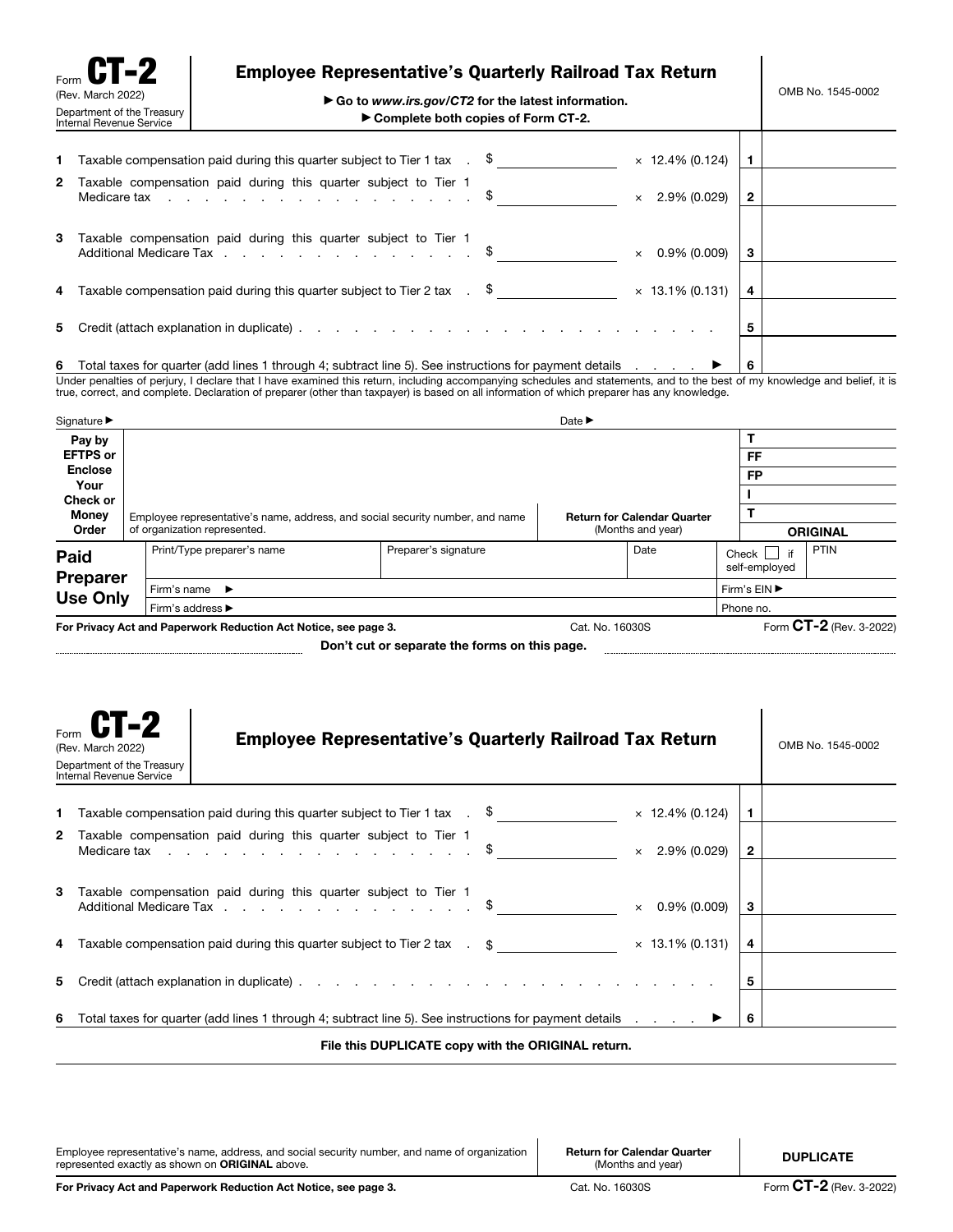Section references are to the Internal Revenue Code unless otherwise noted.

#### Future Developments

For the latest information about developments related to Form CT-2 and its instructions, such as legislation enacted after they were published, go to *www.irs.gov/CT2*.

#### What's New

Tax rates and compensation bases for 2022. The Tier 1 tax rate is 12.4%. The Tier 1 compensation base is \$147,000. The Tier 1 Medicare tax rate is 2.9%. There is no compensation base limit for Tier 1 Medicare tax. The Tier 2 tax rate on employee representatives is 13.1%. The Tier 2 compensation base is \$109,200.

## Reminders

Tier 1 Additional Medicare Tax. In addition to the Tier 1 Medicare tax of 2.9%, employee representatives are subject to 0.9% Additional Medicare Tax on compensation in excess of \$200,000, beginning in the pay period in which your compensation for the calendar year exceeds \$200,000. If you pay any Additional Medicare Tax during the year, you must complete and file Form 8959, Additional Medicare Tax, with your federal income tax return. See the Instructions for Form 8959. For more information on Additional Medicare Tax, go to *www.irs.gov/ADMT*.

# General Instructions

## Purpose of Form

Use this form to report railroad retirement taxes imposed on compensation received by employee representatives.

Railroad retirement taxes. The Railroad Retirement Tax Act imposes taxes on an employee representative, which are based on compensation.

These taxes are comprised of Tier 1 and Tier 2 taxes. The amount of compensation subject to each tax is different.

The Tier 1 tax rate is 12.4%. It applies only to the first \$147,000 paid to you during 2022 for services performed as an employee representative. The Tier 1 Medicare tax rate is 2.9%. It applies to all compensation paid to you during 2022 for services performed as an employee representative. The Tier 1 Additional Medicare Tax is 0.9%. It applies to compensation paid to you during 2022 that exceeds \$200,000 for services performed as an employee representative.

The Tier 2 tax rate on employee representatives is 13.1%. It applies only to the first \$109,200 paid to you during 2022 for services performed as an employee representative.

## Who Must File

You must file Form CT-2 for the first quarter in which you're paid taxable compensation for services you performed as an employee representative. Continue filing returns for each quarter, even if you're not paid taxable compensation. When your taxable compensation payments stop completely, you must file a final return. Write "Final Return" at the top of Form CT-2 and on the duplicate copy.

## When To File

Due dates for filing Form CT-2 and paying the tax each quarter are as follows.

| <b>Quarter covered:</b> | Due by: |
|-------------------------|---------|
|-------------------------|---------|

| January, February, March    | May 31, 2022      |
|-----------------------------|-------------------|
| April, May, June            | August 31, 2022   |
| July, August, September     | November 30, 2022 |
| October, November, December | February 28, 2023 |
|                             |                   |

If any due date shown above falls on a Saturday, Sunday, or legal holiday, you may file your return and pay the tax on the next business day. The term "legal holiday" means any legal holiday in the District of Columbia. If we receive Form CT-2 after the due date, we will treat Form CT-2 as filed on time if the envelope containing Form CT-2 is properly addressed, contains sufficient postage, and is postmarked by the U.S. Postal Service on or before the due date, or sent by an IRS-designated private delivery service (PDS) on or before the due date. If you don't follow these guidelines, we will consider Form CT-2 filed when it is actually received. See Pub. 15 for more information on legal holidays. Go to *www.irs.gov/PDS* for the current list of PDSs. For the IRS mailing address to use if you're using a PDS, go to *www.irs.gov/PDSstreetAddresses*.

## Where To File

Form CT-2 contains two copies. Be sure to make an additional copy of Form CT-2 for your records. Send both the ORIGINAL and DUPLICATE to the Department of the Treasury, Internal Revenue Service Center, Kansas City, MO 64999-0049.

#### Penalties and Interest

The law provides a penalty for late filing or late payment unless you can show reasonable cause for the delay. If you're late in filing a return or paying the taxes, send an explanation with the return. Interest is charged on taxes paid late at the rate set by law.

## **Records**

You must keep records relating to employee representative taxes for at least 4 years after the taxes are due or were paid, whichever is later.

## **Definitions**

Employee representative. An employee representative is:

1. Any officer or official representative of a railway labor organization that isn't an employer under section 3231(a) who (a) was in the service of an employer, and (b) is authorized and designated to represent employees under the Railway Labor Act, or

2. Any individual who is regularly assigned to or regularly employed by an employee representative as defined above in connection with the duties of the employee representative's office.

Compensation. Compensation means payment in money, meaning currency issued by a recognized authority as a medium of exchange, for services performed as an employee representative. It doesn't include payments made specifically for traveling or other bona fide and necessary expenses that meet the rules in the regulations under section 62. For purposes of Tier 1 taxes, compensation doesn't include sickness or accident disability payments received (a) under a workers' compensation law, (b) under section 2(a) of the Railroad Unemployment Insurance Act for days of sickness due to an on-the-job injury, (c) under the Railroad Retirement Act, or (d) more than 6 months after the month in which the employee representative last worked for the railway labor organization. For purposes of Tier 2 taxes, compensation doesn't include payments made under a sickness or accident disability plan or a medical or hospitalization plan in connection with sickness or accident disability.